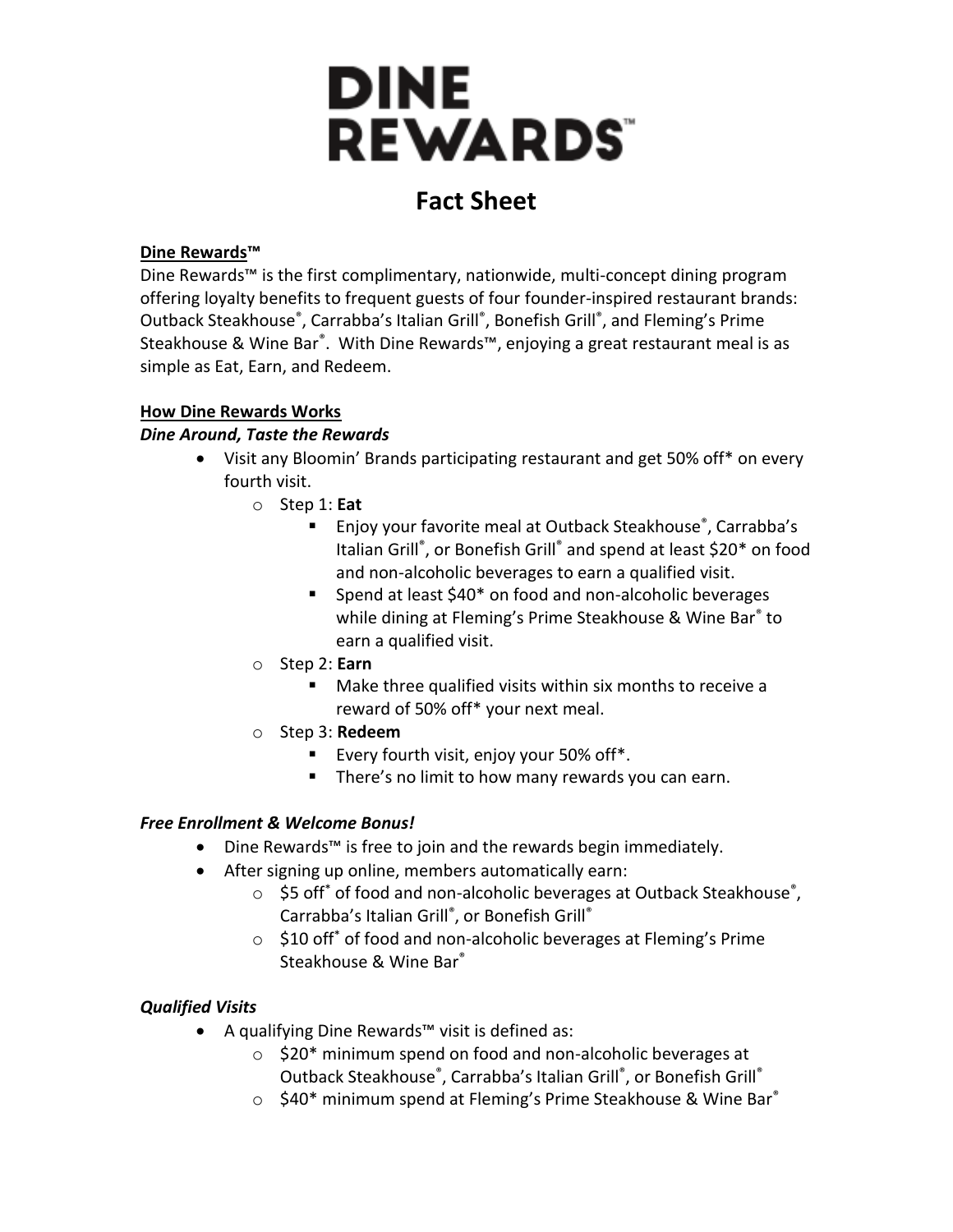o Discounts, alcohol, gift card purchases, taxes, and tip are excluded in minimum spend requirement.

#### *Simple Online Management*

- With Dine Rewards™ there is no need for a membership card to keep track of or remember. Real-time information can be easily tracked and managed online at our members' convenience.
- When visiting one of the participating restaurants, guests can simply tell their server that they are a member of the Dine Rewards™ program and provide them with the phone number associated with their account to receive credit.
- In the spirit of flexibility that characterizes the Dine Rewards™ program, membership cards are also available in the restaurants upon request.

\*For specific Terms and Conditions visi[t https://www.dine-rewards.com/terms-and-conditions.](https://www.dine-rewards.com/terms-and-conditions) 

#### **Dine Rewards Participating Restaurants**

Dine Rewards™ members can enjoy rewards from close to 1,500 participating restaurants throughout 48 states U.S. states.

# *Outback Steakhouse*®

Outback Steakhouse® , an Australian-inspired casual dining restaurant, starts fresh every day to create the flavors our mates crave. Internationally known for award-winning steaks and a wide variety of chicken, ribs, seafood, Outback also offers a wide variety of crisp salads and freshly made soups and sides. Outback is committed to consistently high-quality food and service, generous portions at a down under value in a fun, casual atmosphere suggestive of the Australian Outback.

# *Carrabba's Italian Grill*®

Carrabba's Italian Grill® features a casual dinner in a warm, festive atmosphere. Discover a variety of fresh, handmade Italian dishes cooked to order in a lively exhibition kitchen. At Carrabba's, you'll experience flavorful foods prepared just for you and find hospitality is our passion.

# *Bonefish Grill*®

Bonefish Grill® specializes in market-fresh fish from all over the world. Our fish is prepared over a wood-burning grill and then paired with original sauces or toppings made from only the freshest ingredients. Bonefish Grill<sup>®</sup> offers a big city bar atmosphere serving regional craft beers and seasonal cocktails with hand-squeezed juices and fine herbs. From innovative recipes, to contemporary renditions of the classics, our chefdriven menu and bar fresh cocktails are designed to indulge your senses, regardless of the occasion.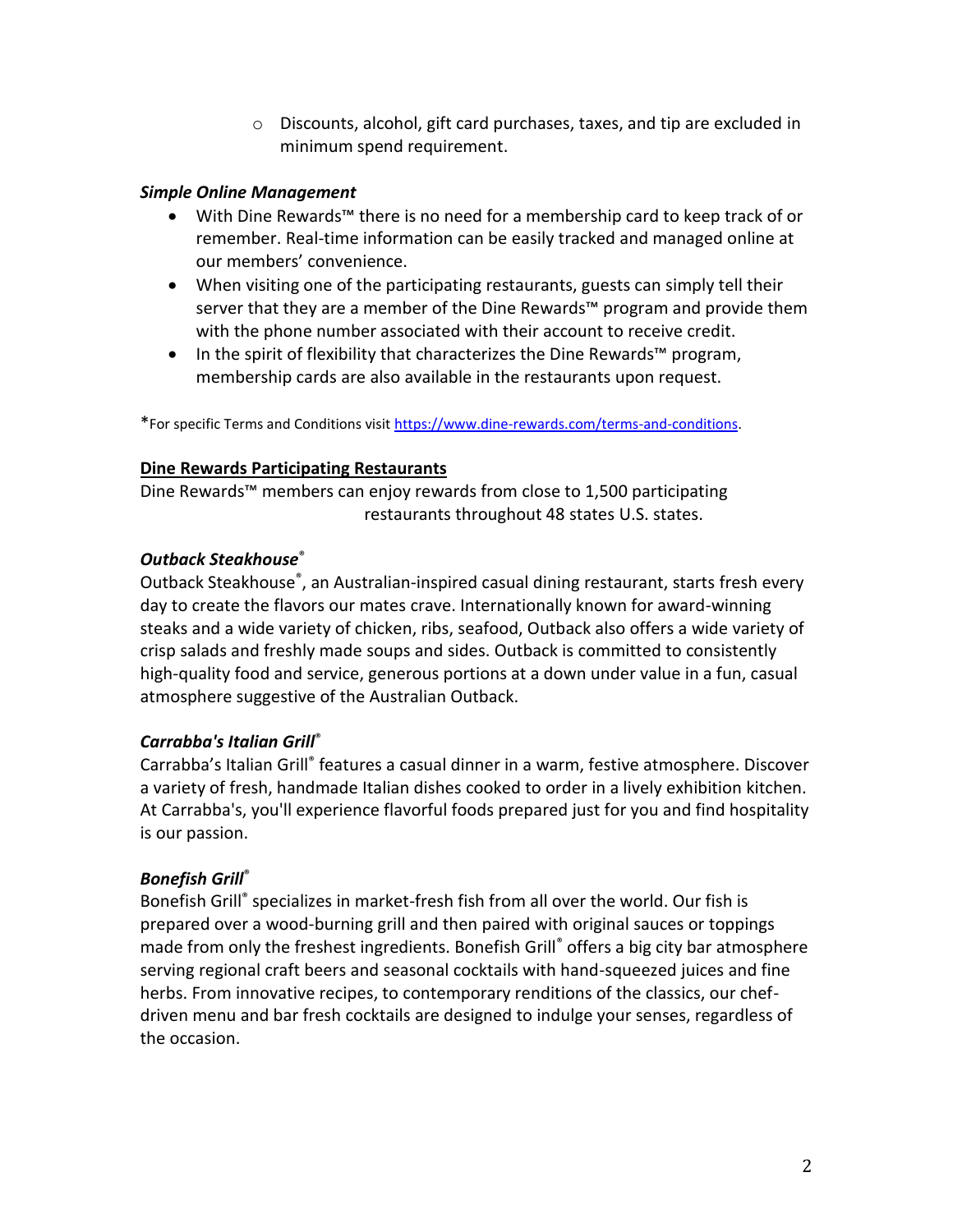## *Fleming's Prime Steakhouse & Wine Bar*®

Fleming's Prime Steakhouse & Wine Bar® is an ongoing celebration of exceptional food and wine. Indulge yourself with the finest prime steaks and discover new tastes with the Fleming's 100, our award-winning list of 100 wines by the glass. Fleming's gracious service and dedication to excellence turn evenings out into memorable times.

## *America's Favorite Restaurants*

*Nation's Restaurant News* 2016 Consumer Picks rated the Dine Rewards™ brands as consumer favorites:

Outback Steakhouse®

Ranked Top 5 for Most Family-Friendly Chain Restaurant 2015 (*The Daily Meal*)

Carrabba's Italian Grill®

- #1 America's 14 Best Italian Restaurant Chains 2016 (*The Daily Meal*)
- #2 Italian for 2016 Consumer Picks (*Nation's Restaurant News*)

Bonefish Grill®

- #1 Seafood and #3 Casual Dining for 2016 Consumer Picks (*Nation's Restaurant News*)
- #1 Chain Restaurant Consumers' Choice Awards for Food Quality 2016 (*Technomic*)
- #2 Consumers' Favorite Chains 2016, Casual Dining (*Technomic*)

Fleming's Prime Steakhouse & Wine Bar®

 Voted Top 5 Restaurant Chains Overall for 2016 Consumer Picks (*Nation's Restaurant News*)

#### **What Today's Diners Want**

Dine Rewards™ was designed to meet the needs of frequent diners with busy lifestyles who enjoy a quality dining experience, as well as the value of simple rewards.

Research shows:

l

- o 75 percent of consumers would like to have one rewards program membership that was honored at multiple restaurant chains<sup>1</sup>.
- o 54% of *older* restaurant loyalty programs are inactive<sup>2</sup>. Why? Restaurateurs have been making it *too hard* for guests to sign up for an interact with restaurant loyalty programs.
- o Engaging with loyalty programs is more popular than sharing on social media or posting reviews.<sup>3</sup>

<sup>1</sup>Loyalogy is an independent company focused on providing loyalty-marketing, data analysis and research services.

<sup>2</sup> Teresa Navarra in *UpServe* (December 15, 2015)

<sup>3</sup> OpenTable, "Technology and Dining Out 2015," July 16, 2015